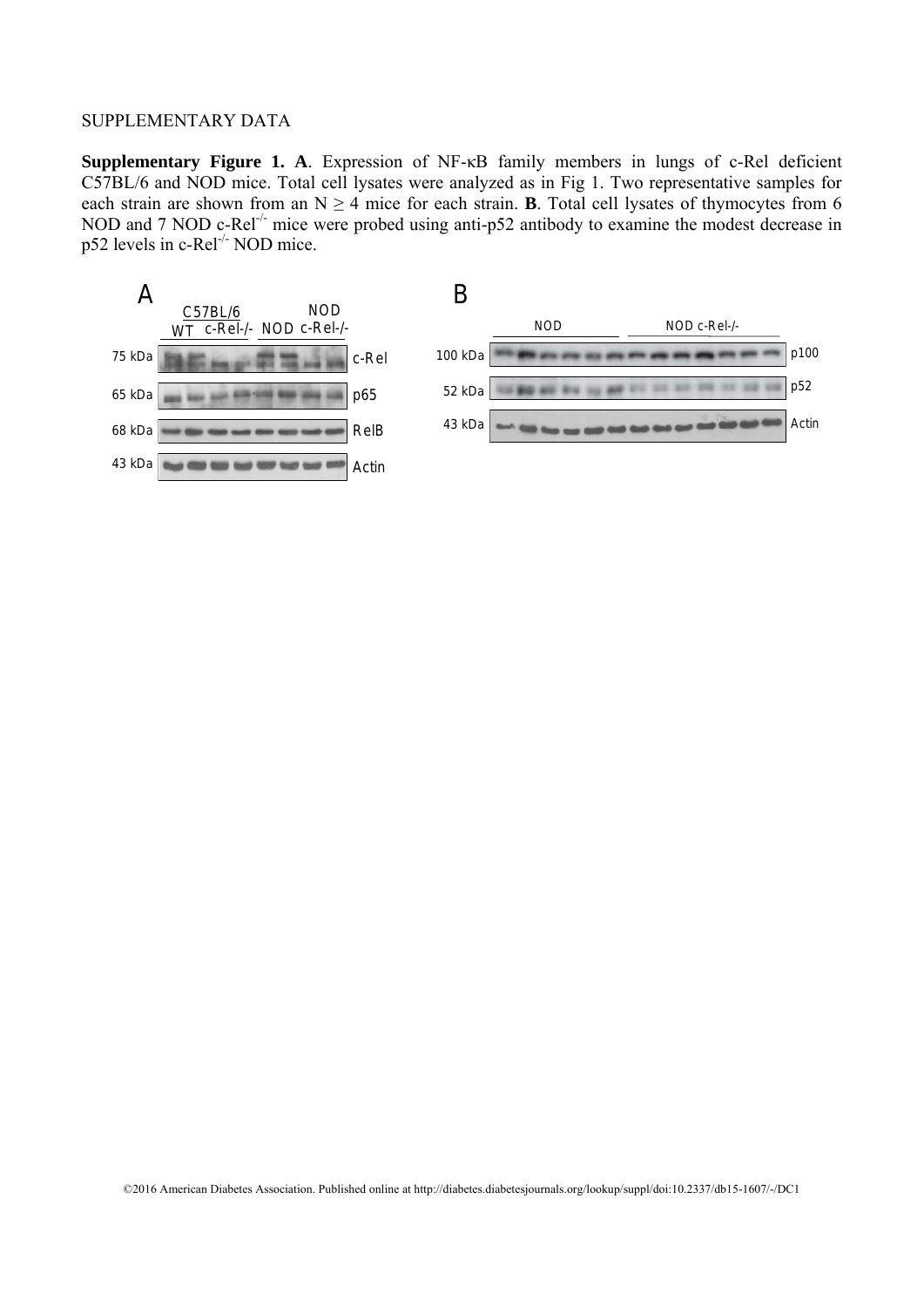0

WT c-Rel-/- - + + - + + + +

 $C57BL/6$ 

CD3+CD28:  $II - 2$ 

**Supplementary Figure 2**. **A**. Removal of T reg cells decreases the expression of selected cytokines in  $CD4^+$  T-cell pool.  $CD25^+$  depleted  $CD4^+$  T-cells were purified from c-Rel<sup>+/+</sup> and c-Rel<sup>-/-</sup> mice by magnetic-activated cell sorting. Cells were stimulated and gene expression was analyzed by real-time PCR as in Fig 4**.** Data represents mean of duplicates from at least 4 mice from each group. **B**. Exogenous IL-2 does not rescue *FOXP3* expression in c-Rel deficient C57BL/6 mice. CD4<sup>+</sup> T-cells were treated as in Fig 4, and the effect of exogenous IL-2 (50 Units/ml) on *FOXP3* expression was analyzed by realtime PCR. Data represents mean of triplicates from three mice per genotype.



©2016 American Diabetes Association. Published online at http://diabetes.diabetesjournals.org/lookup/suppl/doi:10.2337/db15-1607/-/DC1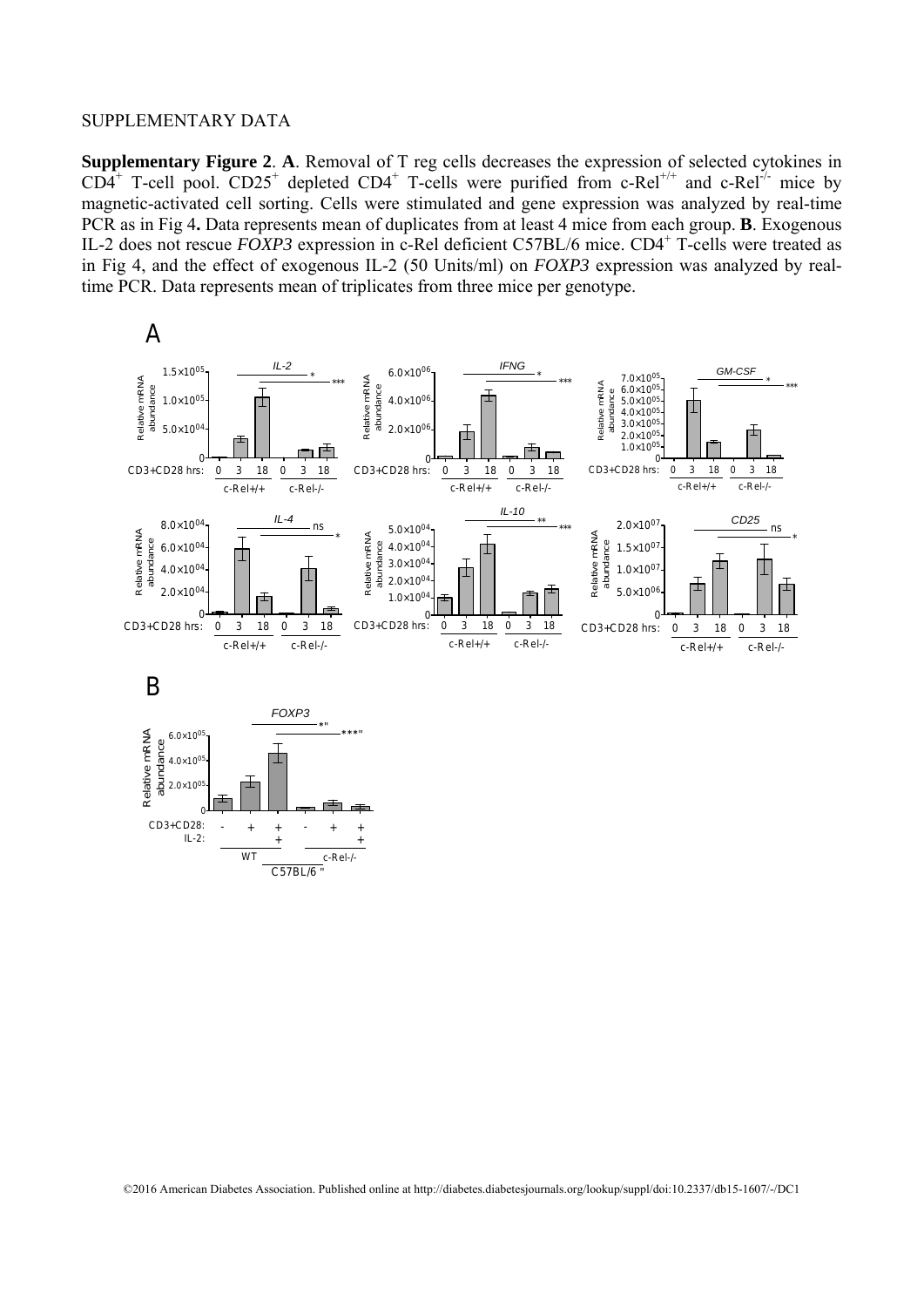**Supplementary Figure 3. A.** Analysis of  $GFP<sup>+</sup> T$  reg cells in spleen (left) and lymph node (right) of *FOXP3-IRES-GFP* NOD mice by flow cytometry. FACS plot is representative of flow cytometry performed using total single cell isolates from the indicated organs from three mice each per genotype. **B**. c-Rel deficiency does not affect insulin production in NOD mice. Mice were fasted for 6 hours and blood was collected by tail vein bleeding, allowed to clot and the serum was analyzed for insulin levels by ELISA. Data represents the mean of duplicates from 7 animals per group.

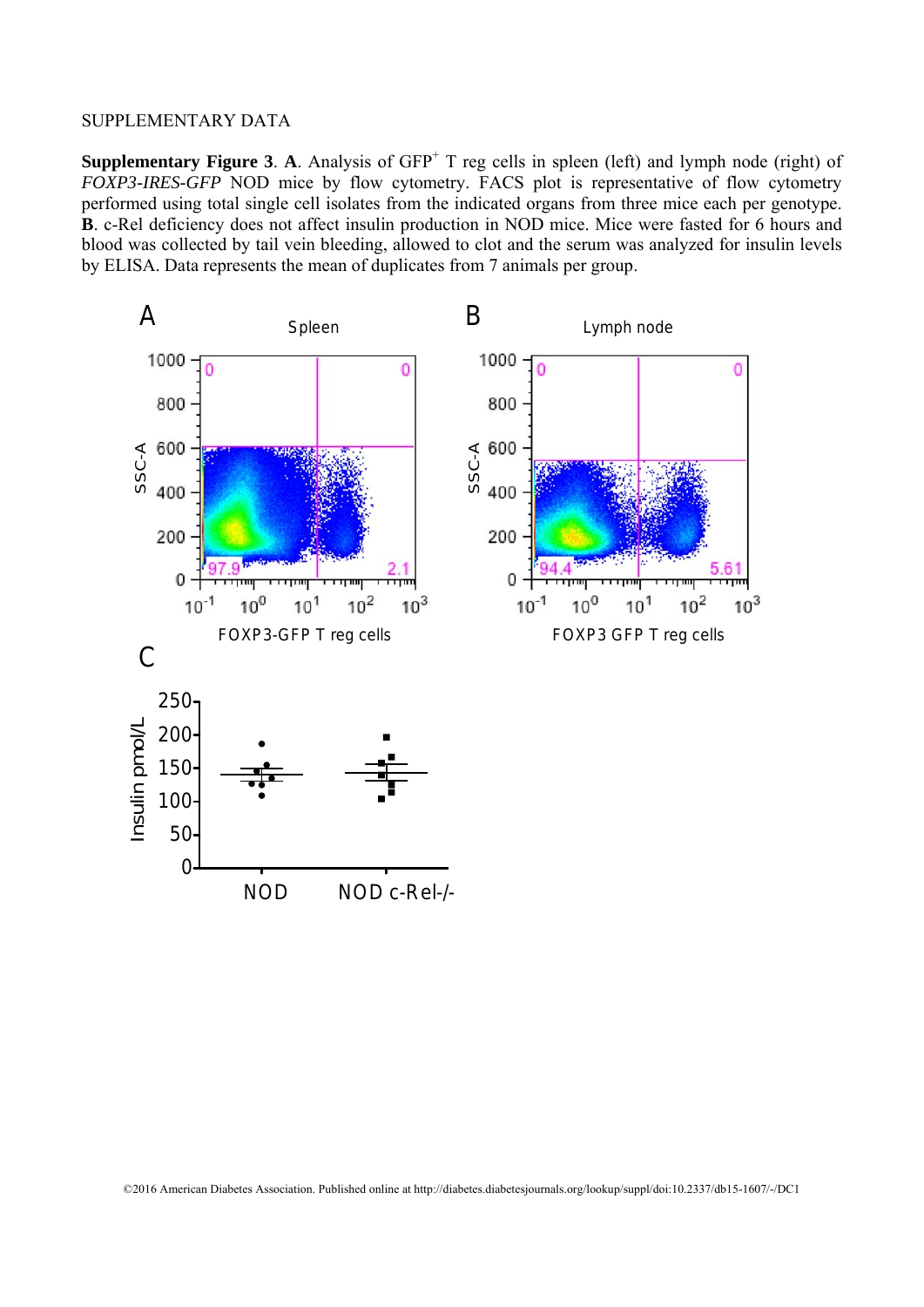### **Reagents and Antibodies**

Antibodies against mouse CD3 $\varepsilon$  (145-2C11) and CD28 (37.51) used for cell stimulations were from Biolegend (San Diego, CA). Antibodies against c-Rel, p65, RelB, p105/p50 and Actin were from Santa Cruz Biotechnology (Dallas, TX). Anti-p100/p52 antibody was from Cell Signaling Technology (Danvers, MA). Fluorescence conjugated antibodies against CD3, CD4, CD8, TCRβ, TCRγδ, FOXP3, CD11b, CD11c, CD19, F4/80 and NK1.1 for flow cytometric analysis were purchased from eBiosciences or Biolegend (San Diego, CA). Anti-Ki67 antibody was from BD Biosciences (San Jose, CA).

# **Animals**

c-Rel knockout mice were kindly provided by Dr. Hsiou-Chi Liou, Weill Medical College of Cornell University, New York, USA. C57BL/6 mice were from a colony maintained in-house. NOD/ShiLtJ mice (#0001976) were purchased from Jackson Laboratories. Breeding pairs for *FOXP3-IRES-GFP* NOD mice expressing GFP in their T reg cells were obtained from Diane Mathis and Christophe Benoist laboratory, Harvard Medical School. All mice used in experiments were 6-10 weeks old except those used to study diabetogenesis, which were housed up to 35 weeks of age. Mice were housed in the animal facility and handled in accordance with National Institute of Health guidelines under Institutional Animal Care and Use Committee approved protocols.

# **Generation of c-Rel deficient NOD mice**

c-Rel knockout mice in C57BL/6 background were mated with NOD mice. The heterozygous offsprings were backcrossed successively with NOD mice following the breeding strategy as described (Fig 1A). The initial breeding was set up using C57BL/6 c-Rel knockout mice and NOD mice. The heterozygous  $c-Rel^{+/-} NOD$  offspring were mated with NOD mice to obtain N2 generation and breeding with NOD mice was continued for 6 more generations. We utilized the single nucleotide polymorphism (SNP) based genome scanning service at Jackson laboratories to identify the incorporation of NOD genome in the c-Rel deficient congenic strain. Tail snips of up to fifteen pups born in each generation was genotyped at Jackson laboratory to identify animals with maximum enrichment of the NOD genome (Fig 1B). We reached 99.99% of NOD genome in a c-Rel deficient background by the N5 generation. In order to fix the NOD Y chromosome in the congenic strain, we used NOD males as breeding partners in the N2 and N6 generations. The heterozygous c-Rel<sup>+/-</sup> male and female mice born in the N6 generation were mated to obtain  $c\text{-}Rel^{-/-}NOD$  mice.

#### **Magnetic- and Fluorescence-activated cell sorting**

Magnetic sorting kits for the isolation of mouse  $CD4^+$  T-cells (L3T4),  $CD8^+$  T-cells (CD8a<sup>+</sup>) and T reg cells were from (Miltenyi Biotec, Bergisch Gladbach, Germany) and cells were isolated following the manufacturer's instructions. Total CD4<sup>+</sup> T-cells were isolated by positive selection magnetic sorting. T reg depleted CD25<sup>-</sup> CD4<sup>+</sup> T-cells were isolated by negative selection or positive selection after depletion of CD25<sup>+</sup> cells. CD8<sup>+</sup> cells were selected by positive selection magnetic sorting.

Flow cytometric analyses were performed using MACSQuant (Miltenyi Biotec) or accuri (BD Biosciences, San Jose, CA) flow cytometers and data were analyzed using MACSQuant (Miltenyi) and FlowJo software (Treestar, Ashland, OR). Pancreata were isolated, weighed and 125 mg of tissue from each mouse was minced and incubated in PBS containing collagenase P (2 mg/ml) at 37°C. Single cell suspension from the whole pancreata and pancreatic lymph nodes were prepared by teasing the tissue apart by pressing with the rubber capped plunger of a 3 ml syringe though a 40 μM cell strainer. Cells were washed and collected in PBS followed by red blood cell lysis in RBC lysis buffer (Biolegend), and total cells isolated from the pancreas and pancreatic lymph nodes were stained with the respective antibodies.